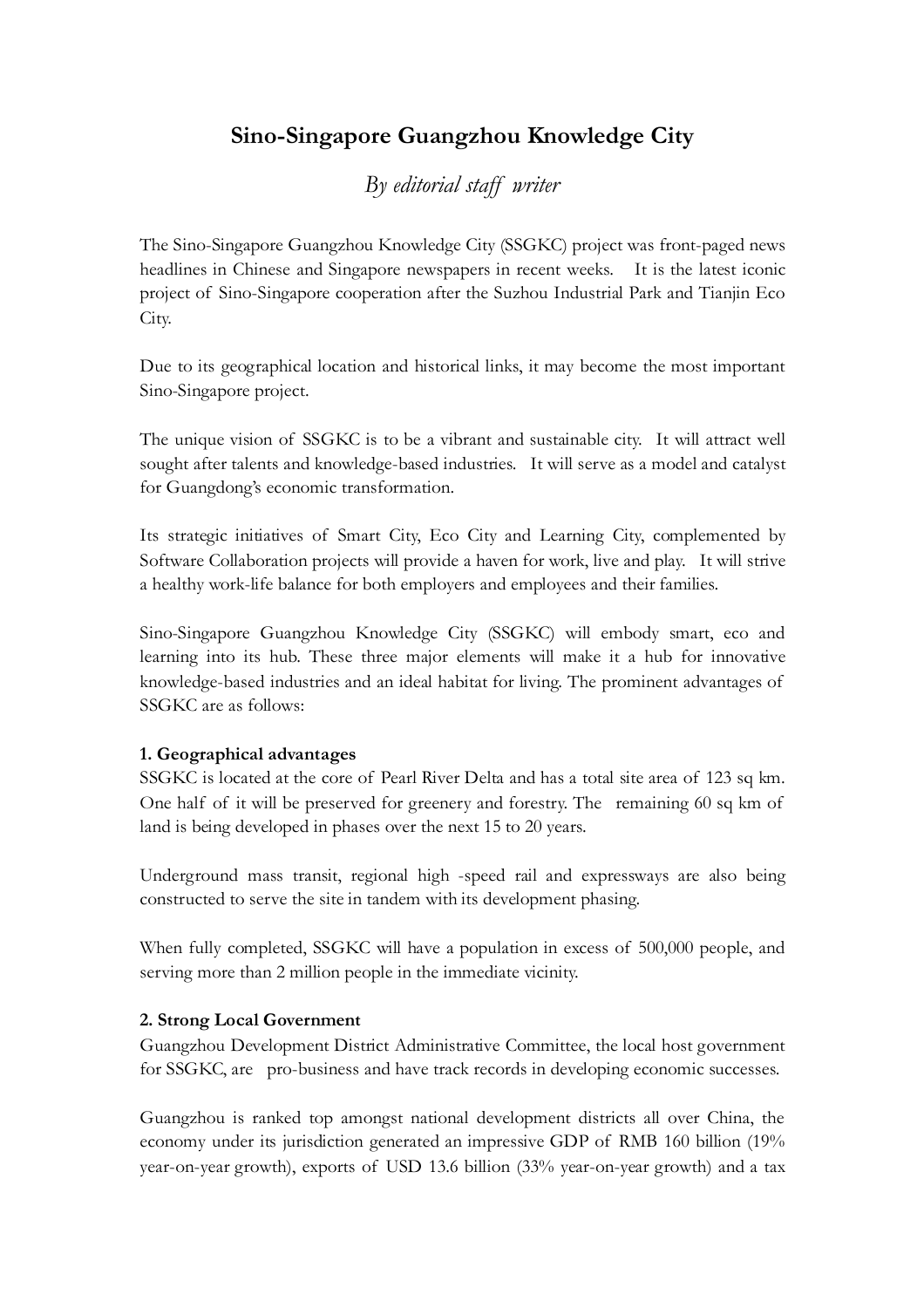revenue of RMB 38.8 billion (25% year-on-year growth) in 2010.

#### 3. Global Operating Environment

There are surrounding economic parks operated by the Guangzhou Development District. More than 2,700 foreign-invested enterprises have been established by investors from more than 60 countries, including 108 Fortune 500 companies, in these parks.

Domestic and foreign companies, big and small, can invest in the SSGKC . They can expect a pro-business operating environment to help them to make their forays into the huge Chinese market.

### 4. Huge Talent Base

SSGKC can tap the talent pool and manpower generated by the city of Guangzhou. There are 63 universities located within Guangzhou city with more than 600,000 students at any given time. The city also houses 7 state and provincial-level science and technology university parks, 197 research institutions and 124 national, provincial and municipal engineering technology research centers.

The talent pool is also supplemented by international talents. There are generous talent incentive schemes in place to attract leading professionals from overseas. This creates an inclusive, open and diversified business environment for companies looking to set up their operations in SSGKC.

#### 5. An Entry Point to the Southern China Market

SSGKC is strategically located in the heart of the economically vibrant Pearl River Delta which is endowed with an extensive network of high-speed rail, expressways and subways, providing fast and convenient access to the rest of Pearl River Delta and Guangdong Province.

These conditions make it ideal for companies to locate operational headquarters within the SSGKC to oversee their business interests for southern China.

SSGKC adopts a trinity of "led by enterprise, promoted by government and operated by market". This will make it different from other economic parks' model of development and construction.

SSGKC is a third generation industrial park, which is knowledge-based-economy oriented. The use of science, technology and knowledge will be permeated into the project other than industries and ecology.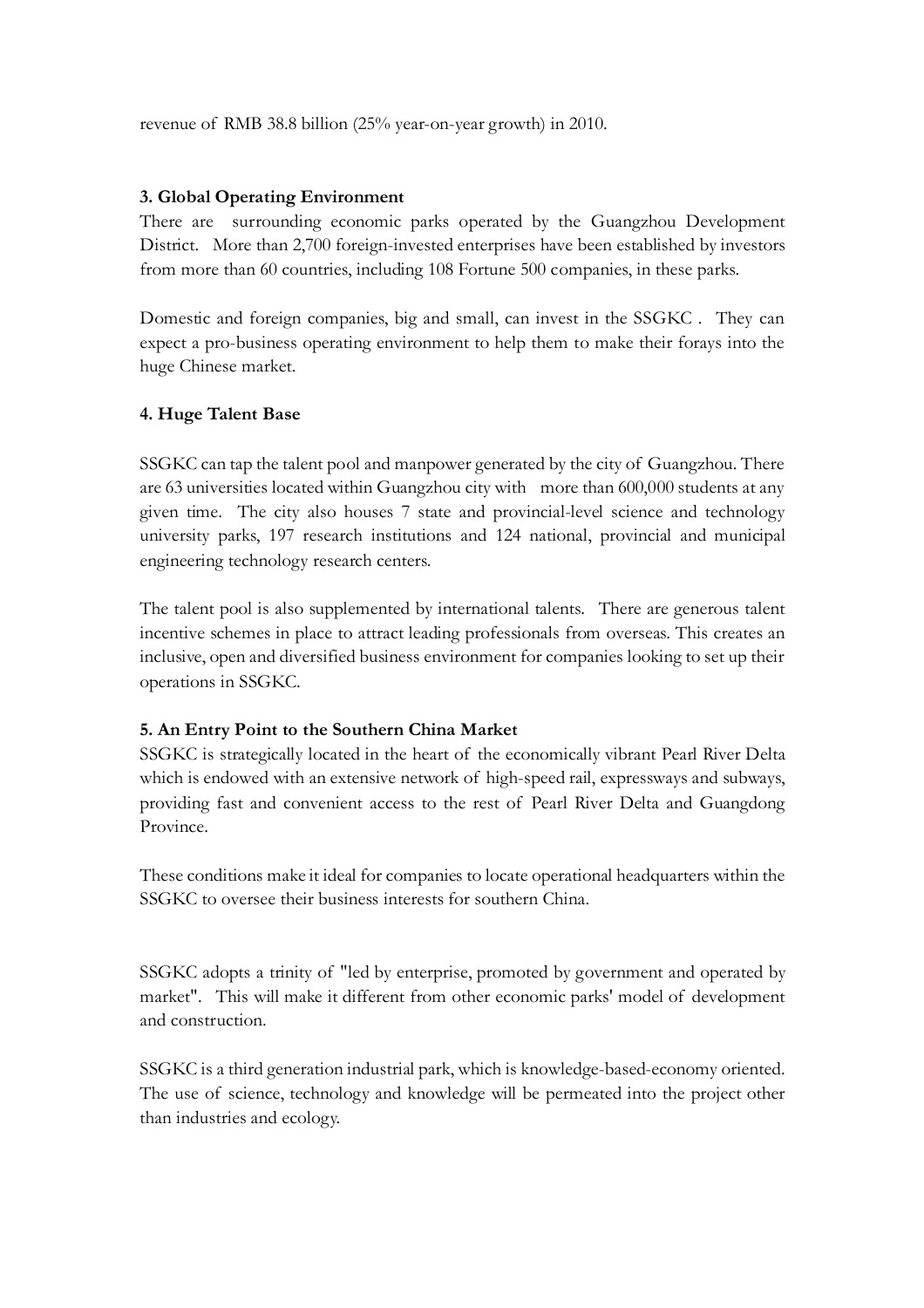There are significant differences between SSGKC and other two Sino-Singapore projects. SSGKC is aimed at forming the knowledge-based-economy constituted by six pillar industries and headquarters economy. The present focus will be to develop the Next Generation Information & Communication Technology (ICT), Culture & Creative Industries, Science & Education services, Clean Technology, Next Generation Materials, and Biotechnology & Pharmaceuticals.

In addition to these, SSGKC will also be developing the Headquarters Economy capabilities for transnational enterprises, local enterprises and Chinese enterprises.

In order to attract investors and talents, SSGKC has built a policy system to support industrial upgrading. For example, global 500 companies' wholly-owned incorporated subsidiaries in GDD, with at least \$30 million in registered capital will be rewarded with 2 million yuan grants. Enterprises that have purchased land in GDD and paid taxes of more than 30 million yuan within five years' operation in GDD, or enterprises that have not purchased land but paid taxes of more than 10 million yuan, will be rewarded around 3 percent of their annual sales for no more than three years.<sup>1</sup>

Domestic or foreign public listed companies in GDD can get a 3-million-yuan fund; those listed on growth enterprise board can get a 2-million-yuan fund and the top 30 unlisted companies in the "over-the-counter" market can get a 1-million-yuan fund.

Newly established or newcomer equity investment companies can get a reward equal to 1 percent of their paid-in registered capital. The maximum is 20 million yuan; equity investment partnerships can get a reward equal to 5 percent of the registered capital of sci-tech SMEs. The reward that each equity investment partnership can get each year cannot exceed 4 million yuan.<sup>2</sup>

Companies, which satisfy the requirements can apply for the rewards by submitting relevant documentary evidence and accordingly all reward will be transferred to the bank accounts designated by the companies after examination.

Moreover, the intellectual property of enterprises and individuals in GDD will be given legal protection. Owners of intellectual property rights can obtain financial assistance when they institute actions to seek re-dress from offending parties for infringement. The

 $2$ 广州开发区关于加快科技金融发展的实施意见》穗开管办〔2013〕8号

<sup>1</sup> 《广州经济技术开发区、广州高新技术产业开发区、广州出口加工区、广州保税区、中新广州知识城、 广州市萝岗区鼓励引进重点产业项目暂行办法》穗开管办〔2013〕26 号

<sup>(</sup>Temporary Measures of Encouraging Introduction of Key Industrial Projects in Guangzhou Economic & Technological Development District, Guangzhou New and High-Tech Industrial Development district, Guangzhou Free Trade Zone, Guangzhou Bonded Logistics Park, Sino-Singapore Guangzhou Knowledge City and Luogang District of Guangzhou)

<sup>(</sup>Opinions on the Implementation of Facilitating Sci-tech Financing Development in GDD)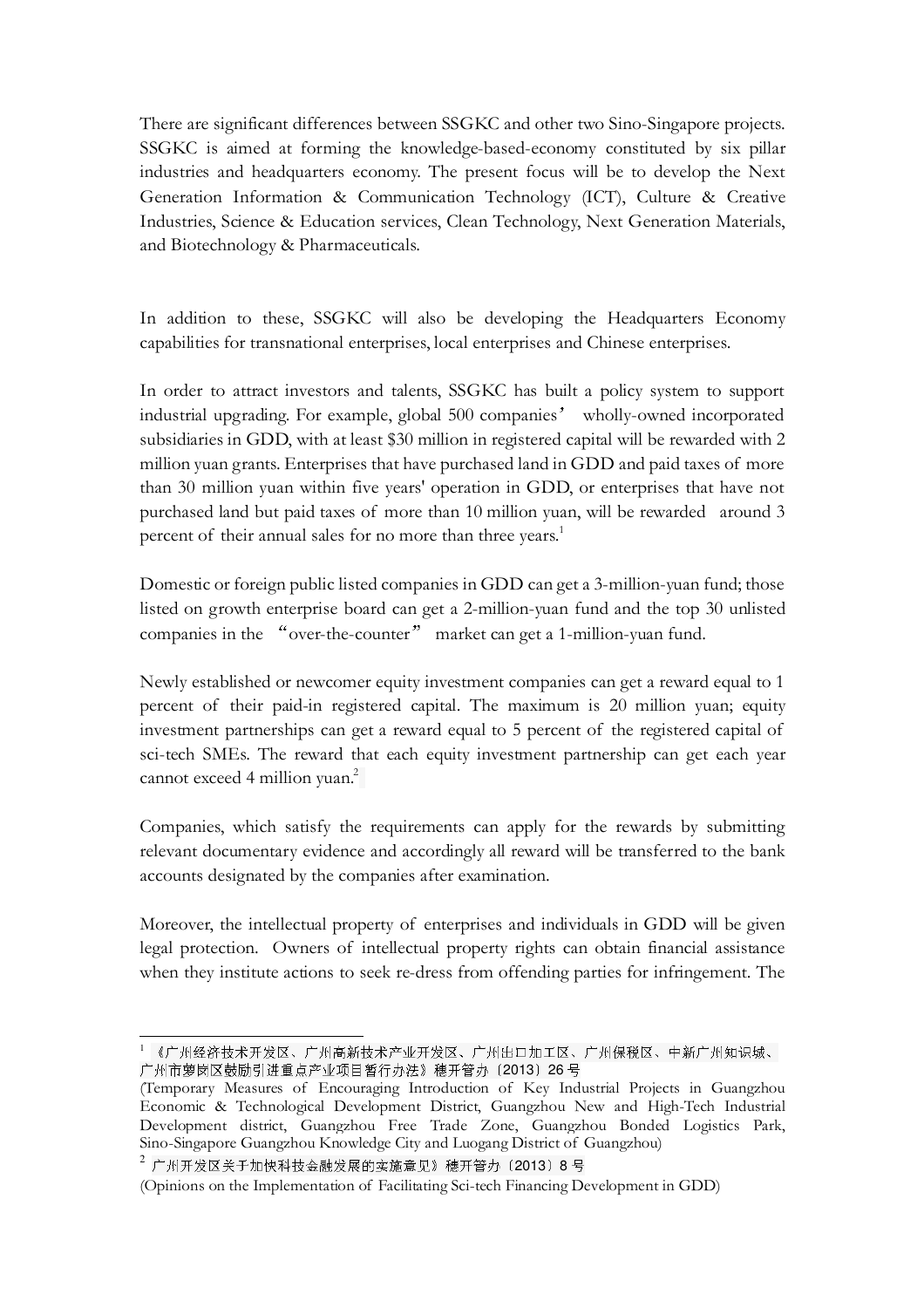maximum subsidy cannot exceed 30,000 yuan.<sup>3</sup>

After SSGKC is completely established, the scope of legal services regarding intellectual property, foreign investment, IPO, energy and environmental protection will be further enhanced.

During the process of developing SSGKC, both countries will benefit. China can learn the experience of managing and operating a new city from Singapore.

Singaporeans can utilize the great opportunity of China's economic transformation and the strategic location of SSGKC to export their advanced technology and management know-how.

The experts from two countries can learn from each other through their cooperation in the project. There can also be cultural exchanges between the two countries. Investors may have a better understanding towards the development of the project and the Sino-Singapore mode. This will pave the way for greater future investment and cooperation.

Sino-Singapore Guangzhou Knowledge City Investment and Development Co., Ltd was incorporated in Guangzhou on 13 September 2011. The 50-50 joint venture company was established by Singbridge and Guangzhou Development District Administrative Committee to be the master developer of the Sino-Singapore Guangzhou Knowledge City .

Guangzhou Development District was established in 1984 and is one of the first state-level economic and development zones. It is situated in the East of Guangzhou at the heart of the Pearl River Delta and is geared towards eastern development.

GDD is one of China's most competitive development zones and has been named the national model development zone. It has gathered approximately 6000 local and foreign enterprises, among them 111 Fortune 500 companies and approximately 1300 high-tech enterprises.

Singbridge is a wholly owned subsidiary of Temasek Holdings of Singapore. It operates and invests in integrated cities and sustainable urban solutions internationally, leveraging on Singapore's successful developmental experience and urban renewal.

Apart from the SSGKC, Singbridge is also an investor in the Sino-Singapore Tianjin Eco City project, and has entered a mixed development project in Chongqing. To develop SSGKC, the joint venture company works closely with the Sino-Singapore Guangzhou Knowledge City Administrative Committee (KCAC).

<sup>3</sup> 广州开发区知识产权资助资金管理办法》穗开管办〔2013〕8 号

<sup>(</sup>Regulations of Intellectual Property Rights Fund in GDD)